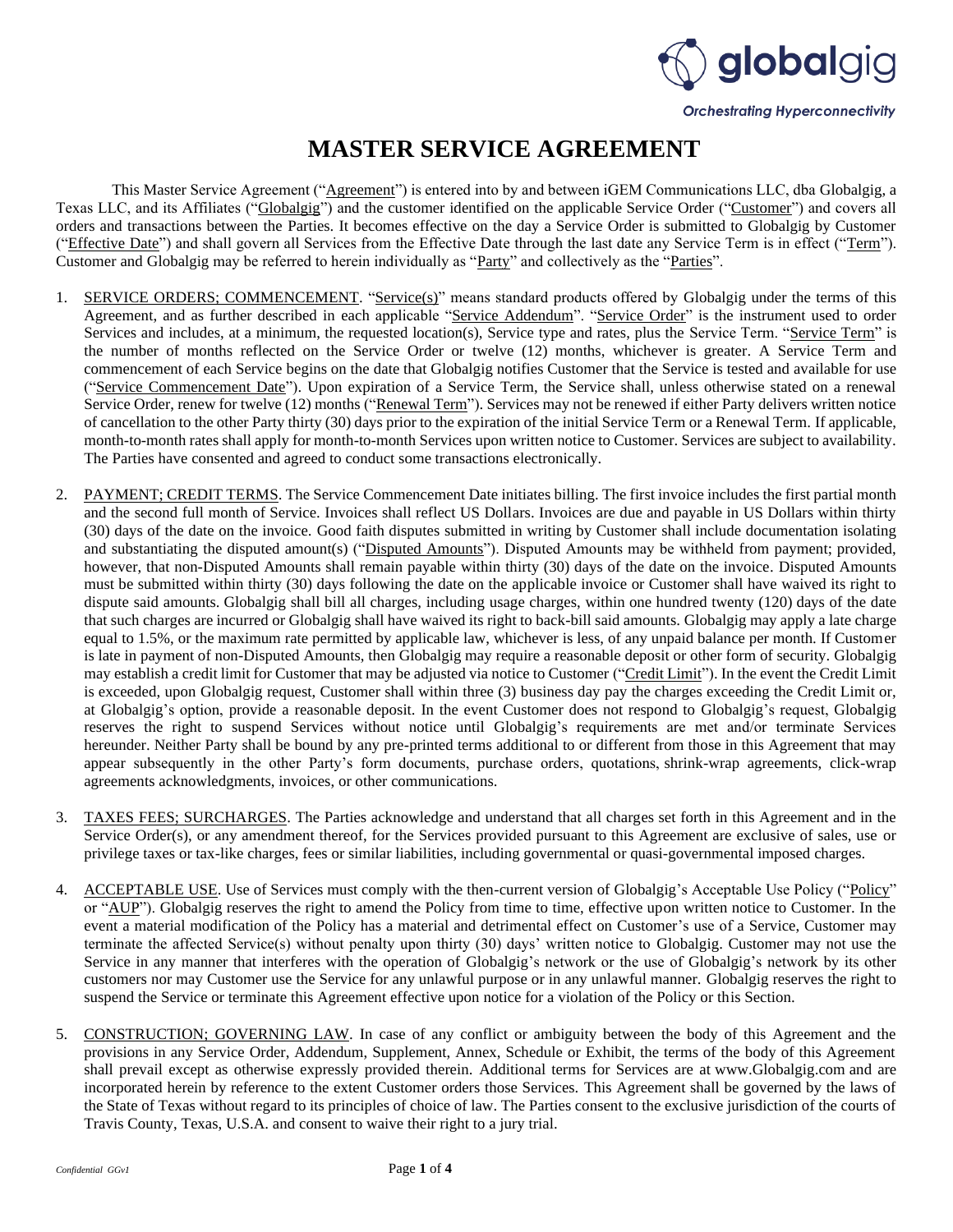## 6. TERMINATION.

- A. Customer Termination for Cause. If Globalgig fails to perform a material obligation under this Agreement and does not remedy such failure within thirty (30) days following written notice from Customer ("Globalgig Default"), Customer may terminate the affected Service or this Agreement without further liability except for the payment of all accrued but unpaid charges.
- B. Customer Termination . At any time and without cause, Customer may terminate this Agreement or a Service upon thirty (30) days written notice to Globalgig; provided, however Customer shall : (i) for a Service terminated prior to its applicable Service Commencement Date, reimburse Globalgig for all costs of implementation of terminated Service(s) (including third party cancellation fees, if any); or (ii) for a Service terminated on or after its applicable Service Commencement Date, immediately pay Globalgig: (a) all charges for Service(s) previously rendered, (b) as specified on each Service Order, non-recurring fees, and monthly recurring fees due for each terminated Service times the number of months remaining in its applicable Service Term, and (c) if not recovered by the foregoing, reimbursement of any actual and documented termination liability payable to third parties resulting from the termination. Customer acknowledges that Globalgig will suffer damages if termination occurs prior to the expiration of the Term or a Service Term and that the aforementioned payment is a genuine pre-estimate of liquidated damages that Globalgig will suffer and not a penalty.
- C. Termination by Globalgig. Globalgig may suspend or terminate a Service and/or this Agreement with no further liability if: (i) Customer fails to make payment as required under this Agreement and such failure remains uncorrected for ten (10) days following written notice from Globalgig, (ii) Customer fails to perform any other material obligation under this Agreement and does not remedy such failure within thirty (30) days following written notice from Globalgig, or (iii) Customer violates Section 4, Acceptable Use (hereinafter collectively referred to as "Customer Default"). In the event of a Customer Default, Globalgig shall have the right to: (i) suspend Service(s) to Customer; (ii) cease accepting or processing orders for Service(s); (iii) withhold delivery of Call Detail Records (CDRs), if applicable; and/or (iv) terminate this Agreement or any Service. If termination is due to a Customer Default, Customer shall remain liable for charges outlined in Section 6.B above. Customer agrees to pay Globalgig's reasonable expenses (including attorney and collection agency fees) incurred due to a Customer Default. In the event of bankruptcy or insolvency of Customer, or if Customer makes any assignment for the benefit of creditors or take advantage of any act or law for relief of debtors, then Globalgig shall have the right to terminate this Agreement without further obligation or liability on its part. This Agreement may be terminated, or Services may be suspended, immediately by Globalgig in the event that Globalgig is prohibited from furnishing such Service due to any regulation and/or ruling, including modifications thereto, by any regulatory agency, legislative body or court of competent jurisdiction. Globalgig will provide Customer as much prior notice as reasonably possible in the event of any such termination or suspension due to Globalgig being prohibited from furnishing such Service pursuant to this Section 6.C.
- 7. INDEMNITY. Each Party shall indemnify, defend and hold harmless the other from any claim, cost, damage, demand, liability, loss, penalty, proceeding, obligation, and/or reasonable attorney's fees ("Claim") imposed on the Party by a third party for damage to tangible property, personal injury, or death caused by that Party's negligence or willful misconduct. Customer agrees to indemnify, defend and hold harmless Globalgig from any Claim related to content of any communication transmitted or uploaded via Services hereunder, and from any and all Claims relating to Customer's use of Services hereunder. Customer shall make no Claim against Globalgig regarding said content, or respecting any information, product, service, software or other item(s) that Customer ordered through or provided by virtue of the Internet.
- 8. LIMITATION OF LIABILITY. NEITHER PARTY SHALL BE LIABLE TO THE OTHER OR ANY OTHER PARTY FOR ANY INDIRECT, SPECIAL, INCIDENTAL, EXEMPLARY, RELIANCE, PUNITIVE, OR CONSEQUENTIAL DAMAGES, LOSS OF BUSINESS REVENUES OR PROFITS, LOSS OF DATA OR COSTS OF PROCUREMENT OF SUBSTITUTE SERVICES ARISING OUT OF OR RELATED TO THIS AGREEMENT, THE PERFORMANCE OF SERVICES OR ANY OTHER ACTIVITIES IN CONNECTION HEREWITH. FURTHERMORE, EXCEPT TO THE EXTENT OTHERWISE PERMITTED BY LAW, GLOBALGIG SHALL NOT BE LIABLE TO CUSTOMER OR ANY THIRD PARTY, EITHER IN CONTRACT OR IN TORT, FOR UNAUTHORIZED ACCESS OF CUSTOMER'S OR ITS USER'S NETWORK OR OTHER BREACHES OF CUSTOMER'S OR ITS USER'S NETWORK SECURITY, INCLUDING, BUT NOT LIMITED TO, UNAUTHORIZED ACCESS TO OR ALTERATION, THEFT OR DESTRUCTION OF FILES, PROGRAMS, PROCEDURES OR INFORMATION THROUGH ACCIDENT, FRAUDULENT MEANS OR DEVICES, OR ANY OTHER METHOD. IN NO EVENT WILL EITHER PARTY BE LIABLE TO THE OTHER OR ANY OTHER PARTY FOR ANY AMOUNT IN EXCESS OF THE AGGREGATE AMOUNT GLOBALGIG HAS COLLECTED FROM CUSTOMER. EXCEPT WHERE PROHIBITED BY LAW, IN NO EVENT SHALL GLOBALGIG'S THIRD-PARTY SUPPLIERS BE LIABLE TO CUSTOMER OR ANY OTHER PARTY FOR ANY LOSS ARISING OUT OF THE PROVISION OF SERVICES HEREUNDER AND CUSTOMER HEREBY WAIVES THE RIGHT TO MAKE A CLAIM UNDER THIS AGREEMENT AGAINST ANY SUCH SUPPLIER, EXCEPT TO THE EXTENT THAT CUSTOMER HAS SEPARATELY ESTABLISHED A CONTRACT WITH SAID SUPPLIER FOR SERVICES OR A SERVICE COMPONENT.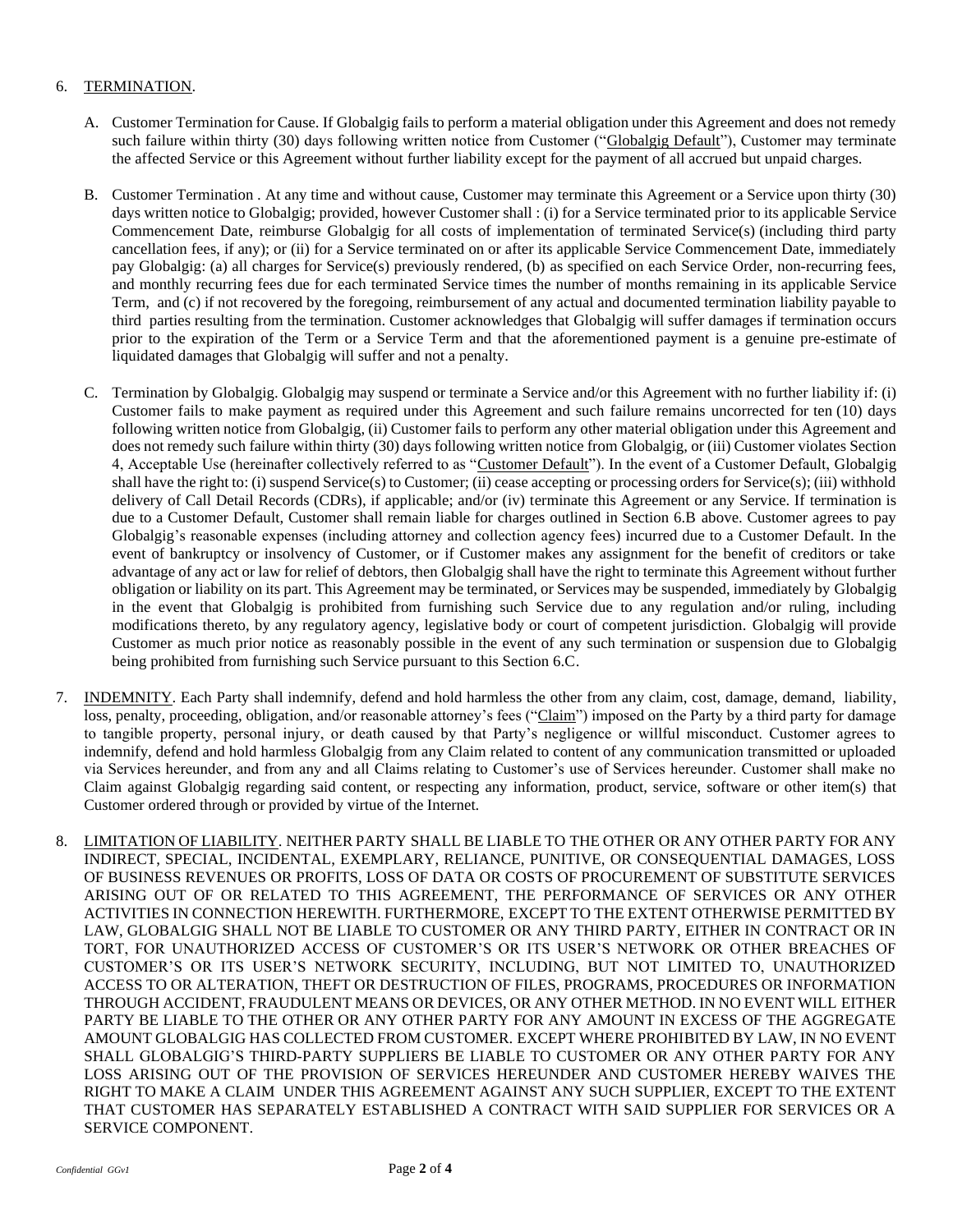- 9. DISCLAIMER OF WARRANTIES. GLOBALGIG MAKES NO WARRANTY TO CUSTOMER OR ANY OTHER PERSON OR ENTITY, WHETHER EXPRESS, IMPLIED OR STATUTORY, AS TO THE DESCRIPTION, QUALITY, MERCHANTABILITY, COMPLETENESS OR FITNESS FOR ANY PURPOSE, OF ANY SERVICE PROVIDED HEREUNDER. IN ADDITION, CUSTOMER ACKNOWLEDGES AND AGREES THAT GLOBALGIG'S THIRD-PARTY SERVICE PROVIDERS DO NOT MAKE ANY WARRANTIES TO CUSTOMER UNDER THIS AGREEMENT AND GLOBALGIG DOES NOT MAKE ANY WARRANTIES ON BEHALF OF SUCH SERVICE PROVIDERS UNDER THIS AGREEMENT.
- 10. ASSIGNMENT. Neither Party may assign this Agreement without the express written consent of the other Party, which consent shall not be unreasonably withheld. However, either Party may assign the Agreement to any entity controlled by, under the same control as, or controlling said Party and in connection with any merger, consolidation, recapitalization or reorganization, involving in each case the sale of all or substantially all of the capital stock or assets of such Party or any parent, subsidiary or commonlyowned corporation of such Party without the other Party's consent, provided that: (a) the assigning Party has paid all outstanding invoices in full, and (b) the assigning Party promptly notifies the other Party of such assignment or transfer. Any such assignment or transfer of a Party's rights or obligations without the other Party's consent or as permitted above shall constitute a default of a material obligation.
- 11. CONFIDENTIAL INFORMATION. Neither Party shall disclose any information disclosed and deemed confidential by the other Party (hereinafter referred to as "CI"). All information concerning Globalgig's traffic distributions, network maps, pricing and financial information as well as the terms of this Agreement are hereby deemed to be CI. CI may not be disclosed to any person or entity except for the recipient's employees, contractors, consultants, lenders and/or financial advisors who have a need to know and are under a duty of non-disclosure with respect to such CI. The recipient shall use the CI only for the purposes of this Agreement and shall protect it from disclosure using at least the same degree of care used to protect its own CI, but in no event less than a reasonable degree of care. CI does not include any information which: (i) was already known by the receiving Party (ii) becomes publicly known through no wrongful act of the receiving Party; or (iii) is independently acquired without violating any of the obligations under this Agreement. Further, the recipient may disclose CI pursuant to a judicial or governmental request, requirement, or order. CI shall remain the property of the disclosing Party and shall be returned to the disclosing Party or destroyed upon request of the disclosing Party. The Parties agree that an impending or existing violation of these confidentiality provisions may cause the disclosing Party irreparable injury for which it would have no adequate remedy at law and agree that the disclosing Party may be entitled to seek immediate injunctive relief (with no requirement of posting a bond or surety) prohibiting such violation, in addition to any other rights and remedies available to it.
- 12. USE OF NAME. Without the other Party's prior written consent, neither Party shall refer to itself as an authorized representative of the other Party or use the other Party's logos, trademarks, service marks, carrier identification codes (CICs), or any variation thereof in any advertising or other promotional materials, or in any activity using or displaying the other Party's name or service(s) to be provided hereunder. Each Party agrees to change or correct at its own expense any material or activity the affected Party determines to be inaccurate, misleading or otherwise objectionable under this Section.
- 13. FORCE MAJEURE. Neither Party shall be deemed in default of this Agreement if and to the extent that such Party's performance is delayed or prevented due to Force Majeure. "Force Majeure" means an occurrence that is beyond the reasonable control of the Party affected and occurs without its fault or negligence, including acts of God, fire, explosion, vandalism, terrorism, cable cuts not caused by Globalgig or its subcontractor, flood, storm, or other similar catastrophe, any law, order, regulation, direction, action or request of any governmental entity or court or civil or military authority having jurisdiction over either Party, national emergencies, insurrections, riots, wars, or the strikes, lock outs and/or work stoppages of third parties. In the event that Globalgig is unable to provide Service (or a component thereof) due a to Force Majeure event and it is commercially impracticable to restore Services to its original state, Globalgig may, upon thirty (30) days' written notice, terminate the affected Service (or component thereof) without further obligation or liability of either Party.
- 14. NOT FOR RESALE. Customer represents that it is not a carrier, reseller or shared tenant service provider registered with the FCC and that Services are not for resale. As used herein, "resale" does not include Customer's use of the Services for connectivity required to provide non-telecom services to its customers. If Customer becomes a carrier, reseller or shared tenant service provider registered with the FCC or an international call center, Globalgig may suspend Service, terminate this Agreement or revise Customer's pricing and terms to reflect Customer's reseller status retroactively to the date that Customer's status changed. Customer shall indemnify, defend and hold Globalgig harmless from any Claims arising from or related to any person or entity who utilizes or purchases Services directly or indirectly from Customer whether those Services are discrete or in combination with services from Customer or any other provider(s).
- 15. SUBJECT TO LAWS. Both Parties shall comply with and give all notices required by all applicable federal, state and local laws, ordinances, rules, regulations and lawful orders of any public authority. Both Parties agree to obtain and maintain all certifications,